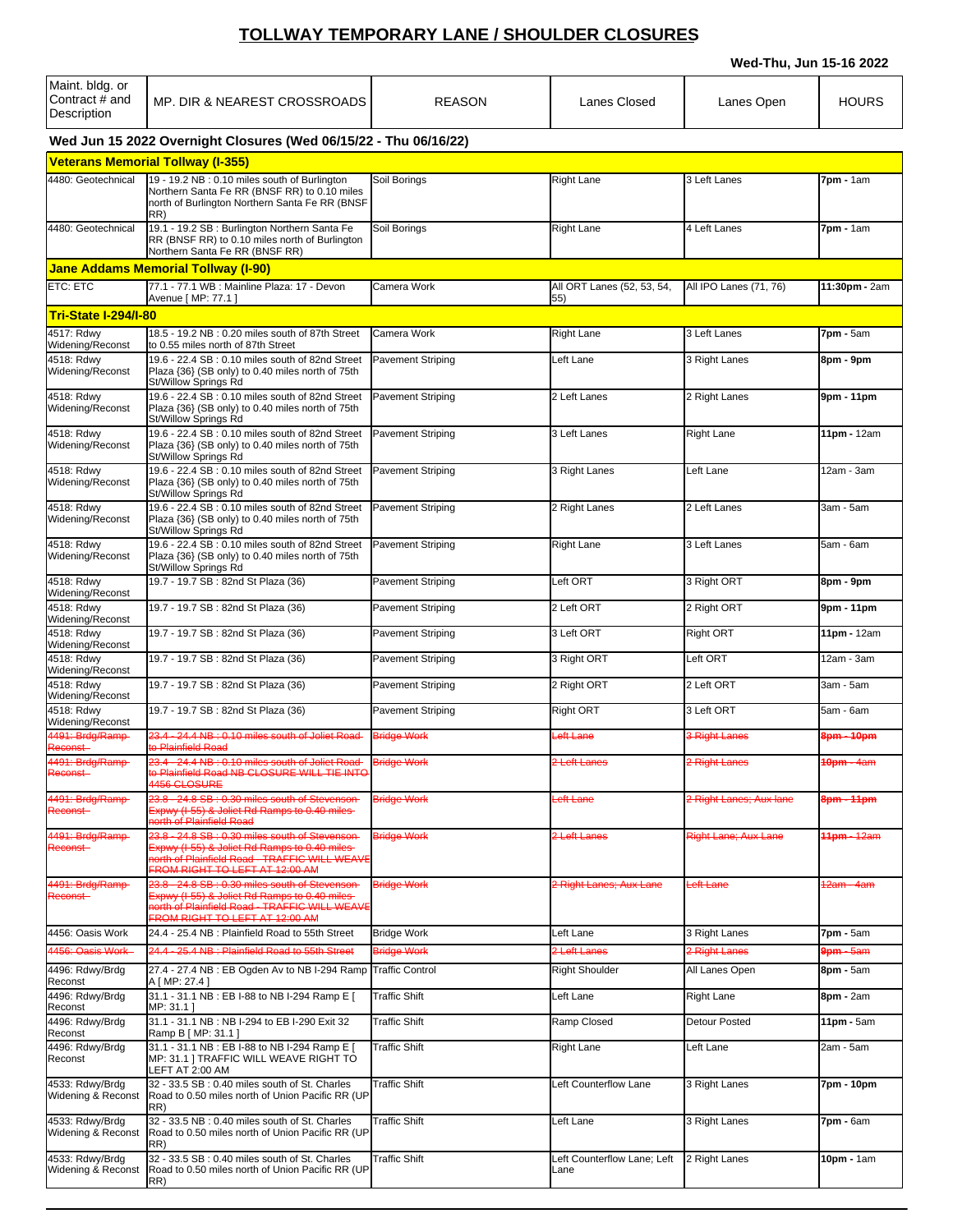| 4533: Rdwy/Brdg<br>Widening & Reconst                     | 32 - 33.5 SB : 0.40 miles south of St. Charles<br>Road to 0.50 miles north of Union Pacific RR (UP<br>RR) - TRAFFIC WILL WEAVE FROM RIGHT TO                    | <b>Traffic Shift</b>           | Left Counterflow Lane; 2 Left Right Lane<br>Lane |                                                     | 1am - 2am                     |
|-----------------------------------------------------------|-----------------------------------------------------------------------------------------------------------------------------------------------------------------|--------------------------------|--------------------------------------------------|-----------------------------------------------------|-------------------------------|
|                                                           | LEFT AT 2:00 AM                                                                                                                                                 |                                |                                                  |                                                     |                               |
| 4533: Rdwy/Brdg<br>Widening & Reconst                     | 32 - 33.5 SB : 0.40 miles south of St. Charles<br>Road to 0.50 miles north of Union Pacific RR (UP<br>RR) - TRAFFIC WILL WEAVE FROM RIGHT TO<br>LEFT AT 2:00 AM | <b>Traffic Shift</b>           | 3 Right Lanes                                    | Left Counterflow Lane                               | 2am - 4am                     |
| 4533: Rdwy/Brdg<br>Widening & Reconst                     | 32 - 33.5 SB: 0.40 miles south of St. Charles<br>Road to 0.50 miles north of Union Pacific RR (UP<br>RR) - TRAFFIC WILL WEAVE FROM RIGHT TO<br>LEFT AT 2:00 AM  | <b>Traffic Shift</b>           | 2 Right Lanes                                    | Left Counterflow Lane; Left<br>Lane                 | 4am - 6am                     |
| ETC: ETC                                                  | 38.8 - 38.8 SB : Mainline Plaza: 33 - Irving Park<br>Rd [ MP: 38.75 ]                                                                                           | <b>I</b> Camera Work           | All ORT Lanes (52, 53, 54,<br>55)                | All IPO Lanes (71, 77)                              | 2am - 3:30am                  |
| ETC: ETC                                                  | 39.7 - 39.7 NB : Plaza: 30 - Balmoral Ramp B<br>Exit moving from NB ML I-294 to Balmoral [ MP:<br>39.71                                                         | Camera Work                    | Left IPO Lane (53)                               | Right IPO Lane (52)                                 | 3:30am - 4am                  |
| RR-21-9230: Pvmt<br>Markings                              | 48.9 - 52.8 NB : Willow Rd to Edens Spur (I-94)<br>& Lake-Cook Rd                                                                                               | Pavement Striping              | Right Shoulder Right Lane                        | 3 Left Lanes                                        | 7pm - 6am                     |
| RR-21-9230: Pvmt<br>Markings                              | 48.9 - 52.8 NB : Willow Rd to Edens Spur (I-94)<br>& Lake-Cook Rd                                                                                               | Pavement Striping              | Right Shoulder 2 Right<br>Lanes                  | 2 Left Lanes                                        | 8pm - 5am                     |
|                                                           | <b>Tri-State I-94 and Edens Spur I-94</b>                                                                                                                       |                                |                                                  |                                                     |                               |
| 4827:                                                     | 15 - 21.9 EB: 0.20 miles west of Atkinson Road<br>Patching/Resurfacing to 0.10 miles east of Half Day Rd (IL 22)                                                | Pavement Reconstruction        | Left Lane                                        | 3 Right Lanes                                       | 7pm - 6am                     |
| 4827:                                                     | 15 - 21.9 WB : 0.20 miles west of Atkinson Road<br>Patching/Resurfacing to 0.10 miles east of Half Day Rd (IL 22)                                               | Pavement Reconstruction        | Left Lane                                        | 3 Right Lanes                                       | 7pm - 6am                     |
| 4827:                                                     | 15 - 21.9 WB: 0.20 miles west of Atkinson Road<br>Patching/Resurfacing to 0.10 miles east of Half Day Rd (IL 22)                                                | Pavement Reconstruction        | 2 Left Lanes                                     | 2 Right Lanes                                       | 8pm - 5am                     |
| 4827:                                                     | 15 - 21.9 EB: 0.20 miles west of Atkinson Road<br>Patching/Resurfacing to 0.10 miles east of Half Day Rd (IL 22)                                                | <b>Pavement Reconstruction</b> | 2 Left Lanes                                     | 2 Right Lanes                                       | 9pm - 5am                     |
|                                                           | Thu Jun 16 2022 Daytime Closures                                                                                                                                |                                |                                                  |                                                     |                               |
| <b>Reagan Memorial Tollway (I-88)</b>                     |                                                                                                                                                                 |                                |                                                  |                                                     |                               |
| 4586: ITS                                                 | 54.6 - 55.1 EB : 0.50 miles west of Chicago                                                                                                                     | IITS                           | <b>Right Shoulder</b>                            | All Lanes Open                                      | 7am - 3pm                     |
| RR-21-9237: ITS                                           | Avenue (US 52) to Chicago Avenue (US 52)<br>58.8 - 66.1 WB: 0.95 miles west of Robbins                                                                          | Conduit Work, ITS              | <b>Right Shoulder</b>                            | All Lanes Open                                      | 7am - <b>5pm</b>              |
| RR-21-9237: ITS                                           | Road to 1.60 miles east of Reynolds Road<br>62.6 - 66.1 EB: 0.50 miles west of Whitney Road Conduit Work, ITS                                                   |                                | <b>Right Shoulder</b>                            | All Lanes Open                                      | 7am - <b>5pm</b>              |
|                                                           | to 1.60 miles east of Reynolds Road                                                                                                                             |                                |                                                  |                                                     |                               |
| 14-0017: ITS<br>RR-21-9237: ITS                           | 79.7 - 80.7 WB: Mulford Road to Locust Road<br>87.4 - 91.5 EB/WB: 0.20 miles west of University Conduit Work, ITS                                               | Camera Work                    | <b>Right Shoulder</b><br>EB: Right Shoulder, WB: | All Lanes Open<br>EB: All Lanes Open, WB: All       | 8am - <b>3pm</b><br>7am - 5pm |
|                                                           | Road to 0.10 miles east of Annie Glidden Rd                                                                                                                     |                                | <b>Right Shoulder</b>                            | Lanes Open                                          |                               |
|                                                           |                                                                                                                                                                 |                                |                                                  |                                                     |                               |
|                                                           | <b>Veterans Memorial Tollway (I-355)</b>                                                                                                                        |                                |                                                  |                                                     |                               |
| M-14: Maintenance                                         | 9 - 11.5 NB: 0.70 miles south of New Avenue to<br>0.10 miles north of Internationale Parkway                                                                    | <b>Bridge Inspection</b>       | Right Shoulder Right Lane                        | 2 Left Lanes                                        | 9am - 2pm                     |
| 14-0017: ITS                                              | 16.1 - 17.2 NB : 71st Street to 63rd St                                                                                                                         | Camera Work                    | <b>Right Shoulder</b>                            | All Lanes Open                                      | 8am - 3pm                     |
|                                                           | <b>Jane Addams Memorial Tollway (I-90)</b>                                                                                                                      |                                |                                                  |                                                     |                               |
| RR-21-9237: ITS                                           | 4.8 - 14.5 EB/WB : 0.05 miles west of Elevator<br>Road to 0.10 miles east of Rote Rd                                                                            | Conduit Work, ITS              | EB: Right Shoulder, WB:<br><b>Right Shoulder</b> | EB: All Lanes Open, WB: All 7am - 5pm<br>Lanes Open |                               |
| 4547: LED Lighting                                        | 14.8 - 16.5 EB : 0.45 miles west of State St<br>(Business US 20) Ramps to 0.70 miles east of<br>Business US 20 (State Street)                                   | Light Pole Work                | Right Lane                                       | 2 Left Lanes                                        | 7am - 4pm                     |
| 4547: LED Lighting                                        | 16.9 - 17.6 WB: Newburg Road to Mill Road                                                                                                                       | Light Pole Work                | <b>Right Lane</b>                                | 2 Left Lanes                                        | 7am - 4pm                     |
| 4547: LED Lighting                                        | 17.3 - 17.3 EB: EB I-90 to US 20 Exit 17 Ramp I<br>[MP: 17.3 ]                                                                                                  | Light Pole Work                | <b>Right Shoulder</b>                            | All Lanes Open                                      | 7am - 4pm                     |
| 4547: LED Lighting                                        | 17.5 - 17.5 EB: US 20 to EB I-90 Ramp H [ MP:<br>17.5 ]                                                                                                         | Light Pole Work                | <b>Right Shoulder</b>                            | All Lanes Open                                      | 7am - 4pm                     |
| 4547: LED Lighting                                        | 17.6 - 17.6 WB: WB I-90 to US 20 Exit 17 Ramp<br>F [ MP: 17.6 ]                                                                                                 | Light Pole Work                | <b>Right Shoulder</b>                            | All Lanes Open                                      | 7am - <b>4pm</b>              |
| RR-21-9237: ITS                                           | 26.2 - 26.6 EB/WB: 0.30 miles west of Johnson<br>Road to 0.10 miles east of Johnson Road                                                                        | Conduit Work, ITS              | EB: Right Shoulder, WB:<br><b>Right Shoulder</b> | EB: All Lanes Open, WB: All<br>Lanes Open           | 7am - 5pm                     |
| <b>Tri-State I-294/I-80</b>                               |                                                                                                                                                                 |                                |                                                  |                                                     |                               |
| 14-0017: ITS                                              | 5.3 - 5.6 SB: 167th Street to 163rd Street Plaza<br>{41}                                                                                                        | Camera Work                    | <b>Right Shoulder</b>                            | All Lanes Open                                      | 8am - 3pm                     |
| 4431: Rdwy/Brdg<br>Reconst                                | 22 - 22 NB : NB I-294 to 75th/Willow Springs Exit<br>22 Ramp C [ MP: 22 ]                                                                                       | Electrical Installation        | <b>Both Shoulders</b>                            | All Lanes Open                                      | 9am - 3pm                     |
| 4431: Rdwy/Brdg                                           | 22 - 22 NB: 75th/Willow Springs to NB I-294                                                                                                                     | <b>Electrical Installation</b> | <b>Both Shoulders</b>                            | All Lanes Open                                      | 9am - <b>3pm</b>              |
| Reconst<br>4519: Rdwy/Brdg                                | Ramp D [ MP: 22 ]<br>22 - 23.3 SB: 75th St/Willow Springs Rd to Wolf                                                                                            | Fiber Optic Work               | <b>Right Shoulder</b>                            | All Lanes Open                                      | 9am - 3:30pm                  |
| Reconst<br>4431: Rdwy/Brdg                                | Road<br>22.2 - 22.2 SB: 75th/Willow Springs to SB I-294                                                                                                         | <b>Electrical Installation</b> | <b>Both Shoulders</b>                            | All Lanes Open                                      | 9am - 3pm                     |
| Reconst<br>4431: Rdwy/Brdg                                | Ramp B [ MP: 22.2 ]<br>22.2 - 22.2 SB: SB I-294 to 75th/Willow Springs                                                                                          | <b>Electrical Installation</b> | <b>Both Shoulders</b>                            | All Lanes Open                                      | 9am - <b>3pm</b>              |
| Reconst<br>14-0017: ITS                                   | Exit 22 Ramp A [ MP: 22.25 ]<br>45.9 - 47.3 SB: Union Pacific RR (UP RR) to                                                                                     | Camera Work                    | <b>Right Shoulder</b>                            | All Lanes Open                                      | 8am - 3pm                     |
|                                                           | Milwaukee Avenue (IL 21)                                                                                                                                        |                                |                                                  |                                                     |                               |
| 4382: Design Upon                                         | <b>Tri-State I-94 and Edens Spur I-94</b><br>7.1 - 8.1 EB: 0.40 miles west of Stearns School                                                                    | <b>Slope Stabilization</b>     | <b>Right Shoulder</b>                            | All Lanes Open                                      | 7am - 6pm                     |
| Req                                                       | Road to 0.60 miles east of Stearns School Road                                                                                                                  |                                |                                                  |                                                     |                               |
|                                                           | Thu Jun 16 2022 Overnight Closures (Thu 06/16/22 - Fri 06/17/22)                                                                                                |                                |                                                  |                                                     |                               |
| <b>Reagan Memorial Tollway (I-88)</b><br>RR-21-9230: Pvmt | 68.4 - 76.8 WB: Ashton Road to Steward Road                                                                                                                     | Pavement Striping              | Right Shoulder Right Lane                        | Left Lane                                           | <b>7pm -</b> 5am              |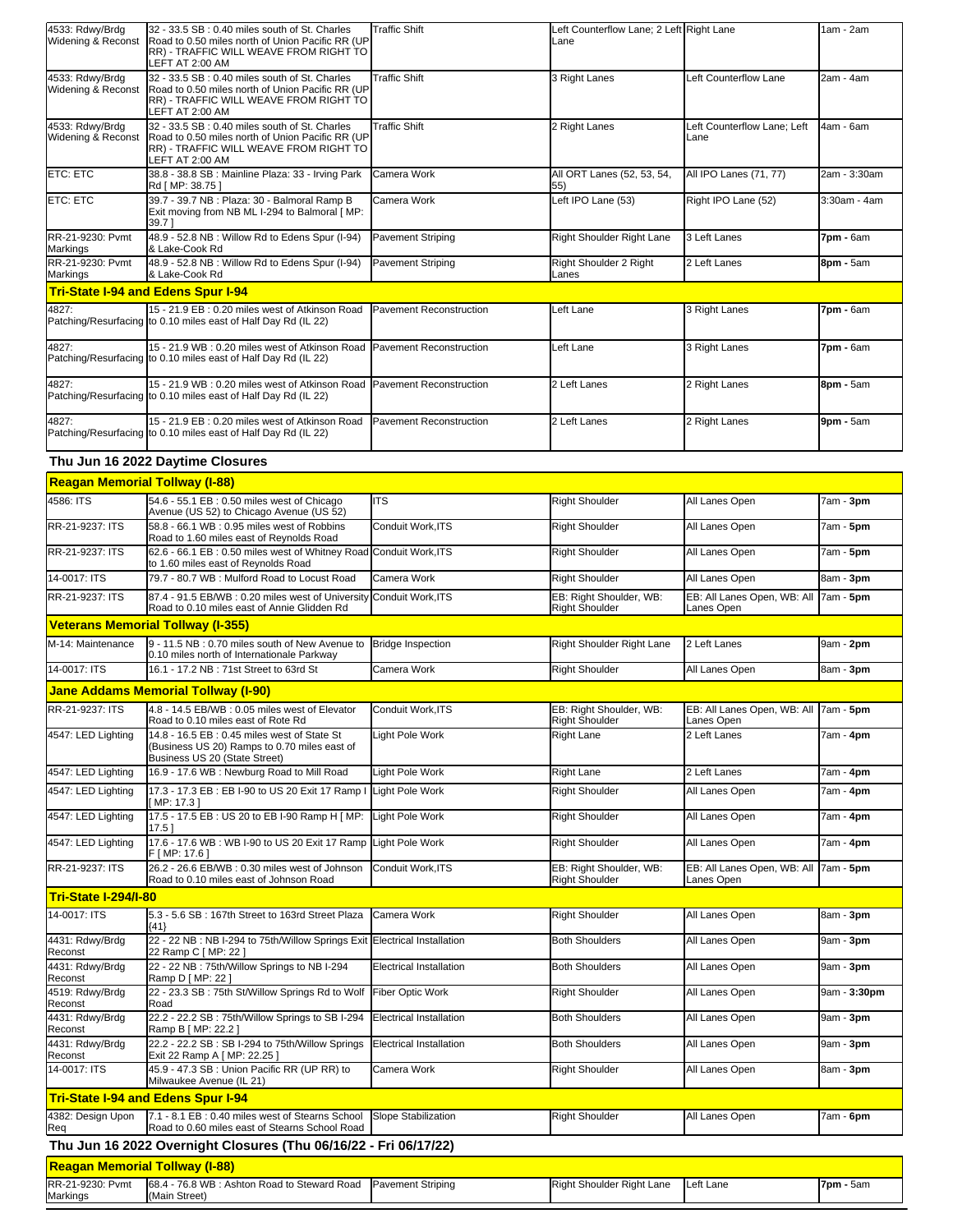|                                                  | <b>Jane Addams Memorial Tollway (I-90)</b>                                                                                                                                                                         |                                |                                                  |                                     |                      |
|--------------------------------------------------|--------------------------------------------------------------------------------------------------------------------------------------------------------------------------------------------------------------------|--------------------------------|--------------------------------------------------|-------------------------------------|----------------------|
| ETC: ETC                                         | 62.2 - 62.2 WB : Plaza: 10 - Barrington Road<br>Ramp F Entrance moving from Barrington Rd to<br>WB Mainline I-90 [ MP: 62.2 ]                                                                                      | Camera Work                    | Left IPO Lane (61)                               | Right IPO Lane (62)                 | 1:30am - 2am         |
| <b>ETC: ETC</b>                                  | 62.2 - 62.2 EB : Plaza: 10 - Barrington Road<br>Ramp G Exit moving from EB Mainline I-90 to<br>Barrington Rd [ MP: 62.2 ]                                                                                          | Camera Work                    | Left IPO Lane (51)                               | Right IPO Lane (52)                 | 2am - 2:30am         |
| ETC: ETC                                         | 62.2 - 62.2 EB : Plaza: 10 - Barrington Road<br>Ramp D Entrance moving from Barrington Rd to<br>EB Mainline I-90 [ MP: 62.2 ]                                                                                      | Camera Work                    | Left IPO Lane (54)                               | Right IPO Lane (55)                 | 2:30am - 3am         |
| <b>ETC: ETC</b>                                  | 65.5 - 65.5 WB : Plaza: 12 - Roselle Road Ramp<br>C Entrance moving from Central to WB Mainline<br>I-90 [ MP: 65.5 ]                                                                                               | Camera Work                    | Left IPO Lane (61)                               | Right IPO Lane (62)                 | 1:30am - 2am         |
| <b>ETC: ETC</b>                                  | 65.5 - 65.5 EB : Plaza: 12 - Roselle Road Ramp<br>D Exit moving from EB Mainline I-90 to Roselle<br>Rd [ MP: 65.5 ]                                                                                                | Camera Work                    | Left IPO Lane (52)                               | Right IPO Lane (51)                 | 3am - 3:30am         |
| <b>ETC: ETC</b>                                  | 65.5 - 65.5 EB : Plaza: 12 - Roselle Road Ramp<br>C Entrance moving from Roselle Rd to EB<br>Mainline I-90 [ MP: 65.5 ]                                                                                            | Camera Work                    | Left IPO Lane (55)                               | Right IPO Lane (54)                 | 3:30am - 4am         |
| ETC: ETC                                         | 67.4 - 67.4 WB : Plaza: 12A - Meacham Rd<br>Ramp B Exit moving from WB Mainline I-90 to<br>Meacham Rd [ MP: 67.4 ]                                                                                                 | Camera Work                    | All Lanes (63)                                   | Shoulder                            | 1am - 1:30am         |
| ETC: ETC                                         | 67.4 - 67.4 WB : Plaza: 12A - Meacham Rd<br>Ramp A Entrance moving from Meacham Rd to<br>WB Mainline I-90 [ MP: 67.4 ]                                                                                             | Camera Work                    | All Lanes (61)                                   | Shoulder                            | 1am - 1:30am         |
| <b>ETC: ETC</b>                                  | 73.5 - 73.5 EB : Plaza: 18A - Elmhurst Rd Ramp<br>A Exit moving from EB Mainline I-90 to Elmhurst<br>Rd [ MP: 73.5 ]                                                                                               | Camera Work                    | Left IPO Lane (51)                               | Right IPO Lane (52)                 | 11:30pm -<br>12:30am |
| ETC: ETC                                         | 73.5 - 73.5 WB : Plaza: 18A - Elmhurst Rd Ramp<br>D Entrance moving from Elmhurst Rd to EB<br>Mainline I-90 [ MP: 73.5 ]                                                                                           | Camera Work                    | Left IPO Lane (63)                               | Right IPO Lane (62)                 | 12:30am - 1am        |
| <b>Tri-State I-294/I-80</b>                      |                                                                                                                                                                                                                    |                                |                                                  |                                     |                      |
| RR-21-4824R:<br><b>Guardrail Work</b>            | 24.1 - 24.1 SB : Plaza: 37 - 155 Ramp B Exit<br>moving from SB Mainline I-294 to SB I-55 [ MP:<br>24.11                                                                                                            | Guardrail Repair               | Right IPO Lane (1)                               | Left IPO Lane (5)                   | 8pm - 5am            |
| 4456: Oasis Work                                 | 24.4 - 25.4 NB : Plainfield Road to 55th Street                                                                                                                                                                    | <b>Bridge Work</b>             | <b>Right Lane</b>                                | 3 Left Lanes                        | 8pm - 10pm           |
| 4456: Oasis Work                                 | 24.4 - 25.4 NB: Plainfield Road to 55th Street                                                                                                                                                                     | <b>Bridge Work</b>             | 2 Right Lanes                                    | 2 Left Lanes                        | 10pm - 12am          |
| 4456: Oasis Work                                 | 24.4 - 25.4 NB: Plainfield Road to 55th Street                                                                                                                                                                     | <b>Bridge Work</b>             | 3 Right Lanes                                    | Left Lane                           | 12am - 5am           |
| 4496: Rdwy/Brdg                                  | 29.7 - 31.1 NB : 0.20 miles south of Cermak                                                                                                                                                                        | <b>Traffic Shift</b>           | <b>Right Lane</b>                                | 3 Left Lanes                        | 7pm - 9pm            |
| Reconst<br>4496: Rdwy/Brdg                       | Plaza {35} to Reagan Memorial Twy (I-88)<br>29.7 - 31.1 NB: 0.20 miles south of Cermak                                                                                                                             | <b>Traffic Shift</b>           | 2 Right Lanes                                    | 2 Left Lanes                        | $9$ pm - $5$ am      |
| Reconst<br>4496: Rdwy/Brdg                       | Plaza {35} to Reagan Memorial Twy (I-88)<br>31.1 - 31.1 NB : entrance ramp from EB I-88 to                                                                                                                         | <b>Traffic Shift</b>           | Left Lane                                        | <b>Right Lane</b>                   | 8pm - 3am            |
| Reconst                                          | NB I-294 (Ramp E)                                                                                                                                                                                                  |                                |                                                  |                                     |                      |
| 4496: Rdwy/Brdg<br>Reconst                       | 31.1 - 31.1 NB: NB I-294 to WB I-290 Exit 32<br>Ramp J   MP: 31.1   ALL RAMPS WILL REMAIN<br>OPEN BETWEEN CERMAK ROAD AND RAMP                                                                                     | <b>Traffic Shift</b>           | Ramp Closed                                      | <b>Detour Posted</b>                | 11pm - 5am           |
| 4496: Rdwv/Brda<br>Reconst                       | 31.10-31.10 NB: EIGHT (8) 15 minute NB FULL CLOSURES entrance ramp from EB I-88 to NB I-294 (ramp E) with Trooper Assistance @ 1:00 1am - 5am<br>AM, 1:30 AM, 2:00 AM, 2:30 AM, 3:00 AM, 3:30 AM, 4:00 AM, 4:30 AM |                                |                                                  |                                     |                      |
| 4496: Rdwv/Brda                                  | 31.1 - 31.1 NB : entrance ramp from EB I-88 to                                                                                                                                                                     | <b>Traffic Shift</b>           | <b>Right Lane</b>                                | LeftLane                            | 3am - 5am            |
| Reconst<br>4533: Rdwy/Brdg<br>Widening & Reconst | NB I-294 (Ramp E)<br>32 - 33.5 SB : 0.40 miles south of St. Charles<br>Road to 0.50 miles north of Union Pacific RR (UP                                                                                            | <b>Traffic Shift</b>           | Left Counterflow Lane                            | 3 Right Lanes                       | 8pm - 10pm           |
| 4533: Rdwy/Brdg<br>Widening & Reconst            | $ RR\rangle$<br>32 - 33.5 SB : 0.40 miles south of St. Charles<br>Road to 0.50 miles north of Union Pacific RR (UP<br>RR)                                                                                          | <b>Traffic Shift</b>           | Left Counterflow Lane; Left<br>Lane              | 2 Right Lanes                       | 10pm - 1am           |
| 4533: Rdwy/Brdg<br>Widening & Reconst            | 32 - 33.5 SB : 0.40 miles south of St. Charles<br>Road to 0.50 miles north of Union Pacific RR (UP<br>RR) - TRAFFIC TO WEAVE FROM RIGHT TO<br>LEFT AT 2:00 AM                                                      | <b>Traffic Shift</b>           | Left Counterflow Lane; 2 Left Right Lane<br>Lane |                                     | 1am - 2am            |
| 4533: Rdwy/Brdg<br>Widening & Reconst            | 32 - 33.5 SB : 0.40 miles south of St. Charles<br>Road to 0.50 miles north of Union Pacific RR (UP<br>RR) - TRAFFIC TO WEAVE FROM RIGHT TO<br>LEFT AT 2:00 AM                                                      | <b>Traffic Shift</b>           | 3 Right Lanes                                    | Left Counterflow Lane               | 2am - 4am            |
| 4533: Rdwy/Brdg<br>Widening & Reconst            | 32 - 33.5 SB : 0.40 miles south of St. Charles<br>Road to 0.50 miles north of Union Pacific RR (UP<br>RR)                                                                                                          | <b>Traffic Shift</b>           | 2 Right Lanes                                    | Left Counterflow Lane; Left<br>Lane | 4am - 6am            |
| 4533: Rdwy/Brdg<br>Widening & Reconst            | 32.1 - 33.5 NB: 0.30 miles south of St. Charles<br>Road to 0.50 miles north of Union Pacific RR (UP<br>RR)                                                                                                         | <b>Traffic Shift</b>           | Left Lane                                        | 3 Right Lanes                       | 7pm - 6am            |
| 1-19-4458:                                       | 34.5 - 35 NB: 1.40 miles north of Lake St (US<br>Rdwy/Brdg Widening 20) & North Ave (IL 64) to Grand Ave.                                                                                                          | <b>Barrier Wall Relocate</b>   | Left Shoulder Left Lane                          | 3 Right Lanes                       | 7pm - 5am            |
| <b>Tri-State I-94 and Edens Spur I-94</b>        |                                                                                                                                                                                                                    |                                |                                                  |                                     |                      |
| 4827:                                            | 15 - 21.9 EB: 0.20 miles west of Atkinson Road<br>Patching/Resurfacing to 0.10 miles east of Half Day Rd (IL 22)                                                                                                   | <b>Pavement Reconstruction</b> | Left Lane                                        | 3 Right Lanes                       | 7pm - 6am            |
| 4827:                                            | 15 - 21.9 WB: 0.20 miles west of Atkinson Road Pavement Reconstruction<br>Patching/Resurfacing to 0.10 miles east of Half Day Rd (IL 22)                                                                           |                                | Left Lane                                        | 3 Right Lanes                       | 7pm - 6am            |
| 4827:                                            | 15 - 21.9 WB: 0.20 miles west of Atkinson Road Pavement Reconstruction<br>Patching/Resurfacing to 0.10 miles east of Half Day Rd (IL 22)                                                                           |                                | 2 Left Lanes                                     | 2 Right Lanes                       | 8pm - 5am            |
| 4827:                                            | 15 - 21.9 EB: 0.20 miles west of Atkinson Road<br>Patching/Resurfacing to 0.10 miles east of Half Day Rd (IL 22)                                                                                                   | Pavement Reconstruction        | 2 Left Lanes                                     | 2 Right Lanes                       | 9pm - 5am            |

è **Moving Closure ORT CLOSURE**

## **ALL TEMPORARY CLOSURES ARE SUBJECT TO WEATHER CONDITIONS**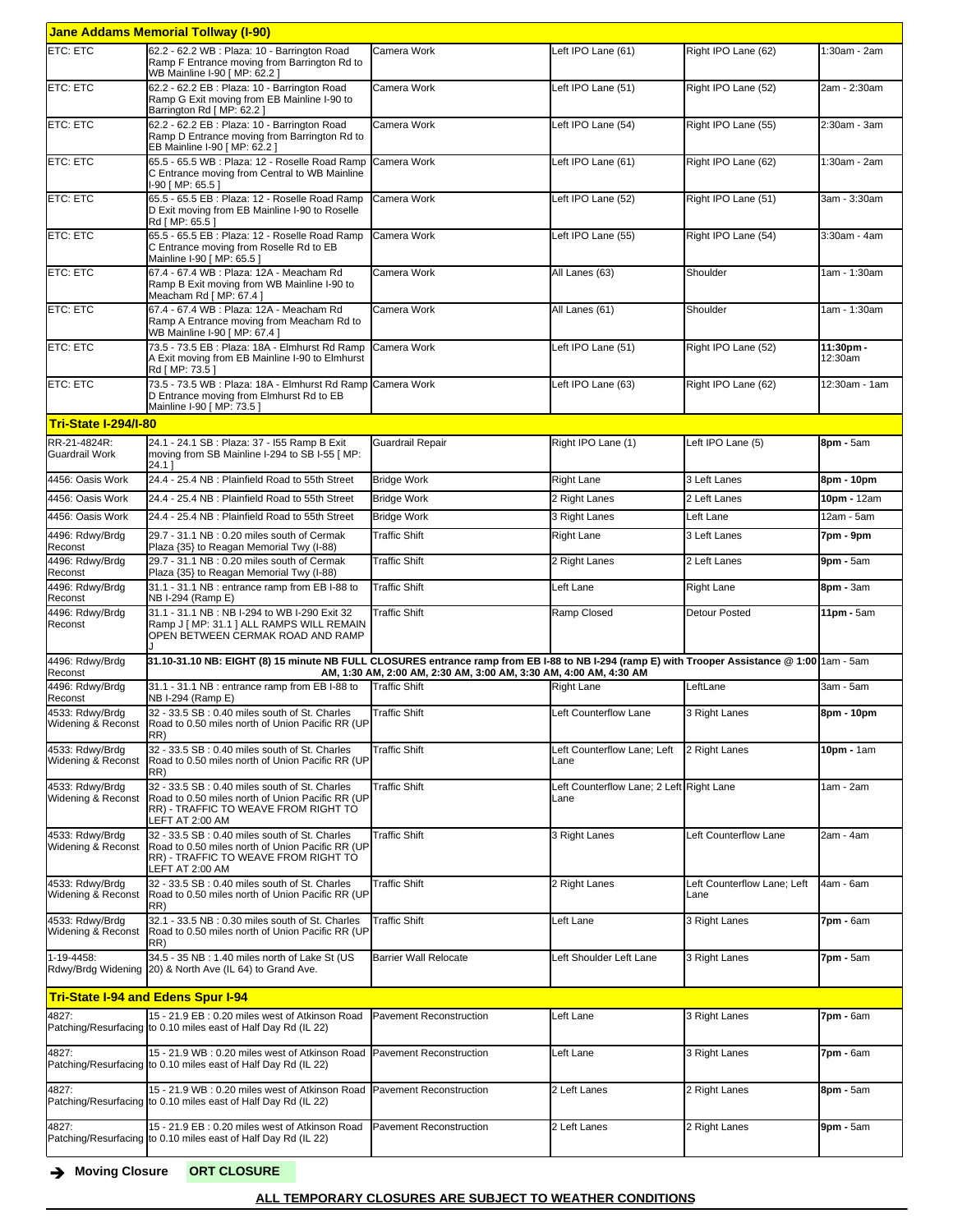**\*\*\*\*Remember to also reference the LONG-TERMCLOSURE report. Closures that last more than one day may not always be reported in the TEMPORARY LANE CLOSURE report\*\*\*\***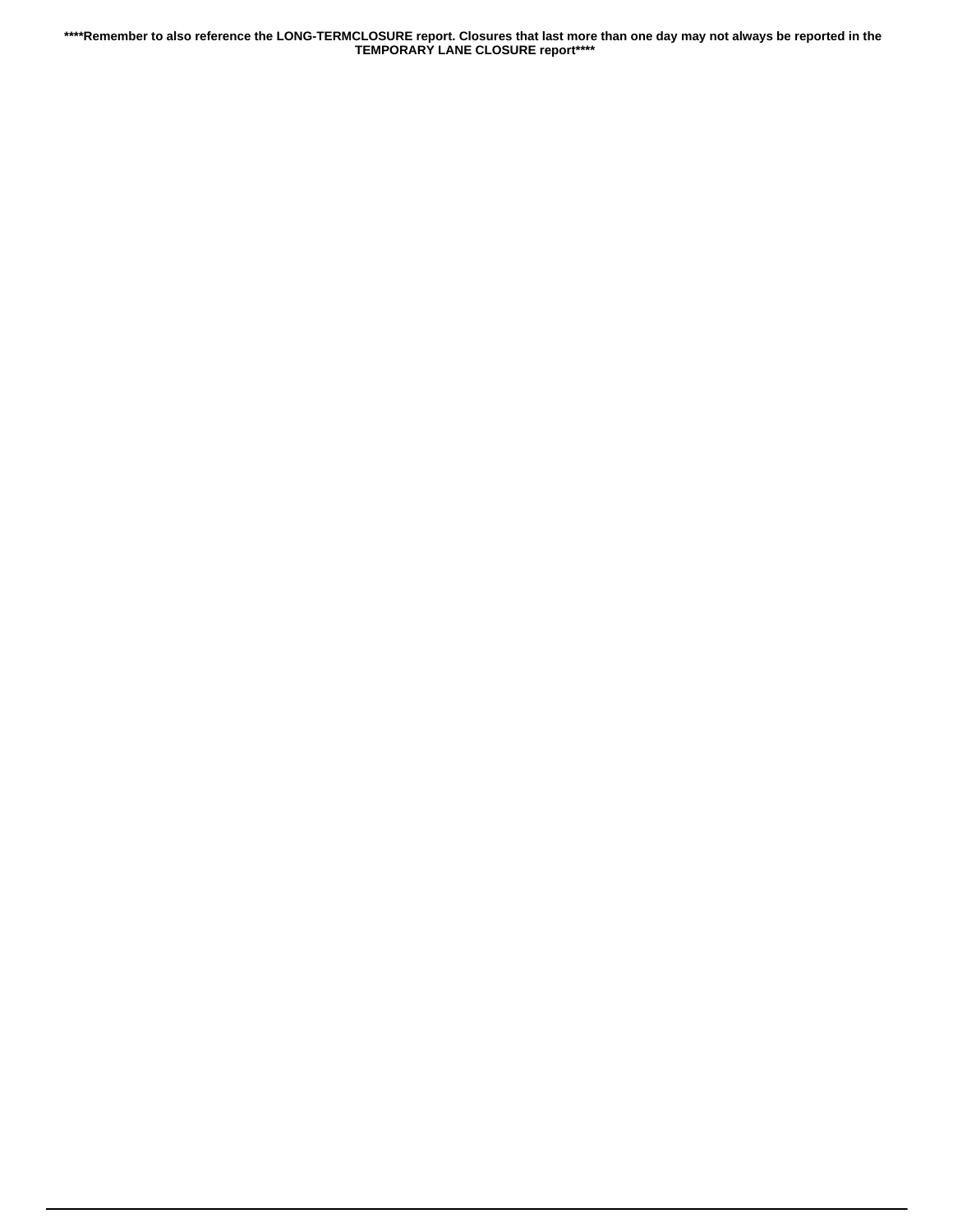## **TOLLWAY LONG-TERM LANE / SHOULDER CLOSURES as of June 15 , 2022**

| Maint. bldg. or<br>Contract # and<br>Description | MP. DIR & NEAREST CROSSROADS                                                                                                                   | <b>REASON</b>                                         | Lanes Closed                             | Lanes Open                                                      | <b>DURATION</b>  |  |
|--------------------------------------------------|------------------------------------------------------------------------------------------------------------------------------------------------|-------------------------------------------------------|------------------------------------------|-----------------------------------------------------------------|------------------|--|
| <b>Reagan Memorial Tollway (I-88)</b>            |                                                                                                                                                |                                                       |                                          |                                                                 |                  |  |
| 4496: Rdwy/Brdg<br>Reconst                       | 139.9 - 140.2 EB : 0.10 miles west of Tri-State<br>Twy (I-294) to 0.20 miles east of Tri-State Twy (I-<br>294)                                 | <b>Bridge Reconstruction</b>                          | <b>Right Shoulder</b>                    | All Lanes Open                                                  | until 6/30/2022  |  |
| 4496: Rdwy/Brdg<br>Reconst                       | 140 - 140.2 EB : Tri-State Twy (I-294) to 0.20<br>miles east of Tri-State Twy (I-294)                                                          | <b>Bridge Reconstruction</b>                          | Left Shoulder                            | All Lanes Open                                                  | until 6/30/2022  |  |
|                                                  | <b>Jane Addams Memorial Tollway (I-90)</b>                                                                                                     |                                                       |                                          |                                                                 |                  |  |
| 4576: Toll Plaza<br>Improvs                      | 23.3 - 23.3 WB : Mainline Plaza: 5 - Belvidere [<br>MP: 23.31                                                                                  | <b>Toll Plaza Modifications</b>                       | All Cash Lanes (71, 72, 73)              | All ORT Lanes (52, 53, 54)                                      | until 12/10/2021 |  |
| 4576: Toll Plaza                                 | 37.8 - 37.8 EB : Mainline Plaza: 7 - Marengo [                                                                                                 | <b>Toll Plaza Modifications</b>                       | All Cash Lanes (71, 72, 73)              | All ORT Lanes (52, 53, 54)                                      | until 12/10/2021 |  |
| Improvs<br><b>Tri-State I-294/I-80</b>           | MP: 37.81                                                                                                                                      |                                                       |                                          |                                                                 |                  |  |
| 4495: Widening                                   | 7.6 - 7.6 SB: SB I-294 to SB I-57 Exit 7B Ramp                                                                                                 | <b>Pavement Widening</b>                              | right lane (1 of 2)                      | left lane (1 of 2)                                              | until 5/6/2022   |  |
| Ramp Flyover<br>4495: Widening                   | M [ MP: 7.6 ]<br>7.6 - 7.6 SB : SB I-294 to SB I-57 Exit 7B Ramp                                                                               | Pavement Widening                                     | right lane (1 of 2)                      | left lane (1 of 2)                                              | until 7/20/2022  |  |
| Ramp Flyover<br>4517: Rdwy                       | M [ MP: 7.6 ]<br>17.5 - 19.2 NB: 95th St (US 12 & US 20) to 0.55                                                                               | <b>Traffic Shift</b>                                  | <b>Both Shoulders</b>                    | All Lanes Shifted Right                                         | until 10/31/2022 |  |
| Widening/Reconst<br>4517: Rdwy                   | miles north of 87th Street<br>17.5 - 17.5 SB : Plaza: 38 - 95th St Ramp S                                                                      | <b>Electrical Installation</b>                        | Right IPO                                | Left IPO                                                        | until 7/1/2022   |  |
| Widening/Reconst                                 | Entrance moving from 95th St to SB Mainline I-<br>294 [MP: 17.5]                                                                               |                                                       |                                          |                                                                 |                  |  |
| 4517: Rdwy<br>Widening/Reconst                   | 17.5 - 19.5 SB: 95th St (US 12 & US 20) to 0.20<br>miles north of 83rd Street Plaza {39} (NB only)                                             | <b>Traffic Shift</b>                                  | 3 Left Lanes Shift Left<br>(Counterflow) | Right Lane Shifted Left                                         | until 9/2/2022   |  |
| 4518: Rdwy<br>Widening/Reconst                   | 19.3 - 19.3 NB: 83rd St Plaza (39) [ MP: 19.3 ]                                                                                                | <b>Traffic Shift</b>                                  | <b>IPO Lane</b>                          | <b>ORT Lanes</b>                                                | until 8/1/2022   |  |
| 4518: Rdwy<br>Widening/Reconst                   | 19.3 - 21.2 SB: 83rd Street Plaza {39} (NB only)<br>to 0.35 miles north of Mile-Long Bridge                                                    | <b>Traffic Shift</b>                                  | Left Shoulder                            | All Lanes Shifted Right                                         | until 8/1/2022   |  |
| 4518: Rdwy<br>Widening/Reconst                   | 19.3 - 20.9 NB: 83rd Street Plaza {39} (NB only)<br>to Mile-Long Bridge                                                                        | <b>Traffic Shift</b>                                  | 2 Left Lanes Shifted<br>(Counterflow)    | 2 Right Lanes Shifted Right                                     | until 7/8/2022   |  |
| 4518: Rdwy                                       | 19.7 - 19.7 SB: 82nd St Plaza (36)                                                                                                             | Traffic Shift                                         | <b>IPO Lane</b>                          | <b>ORT Lanes</b>                                                | until 8/1/2022   |  |
| Widening/Reconst<br>4518: Rdwy                   | 20.3 - 20.3 SB : entrance ramp from EB Archer                                                                                                  | Ramp Construction                                     | <b>Entrance Ramp Closed</b>              | Detour Posted                                                   | until 8/1/2022   |  |
| Widening/Reconst<br>4431: Rdwy/Brdg              | Av to SB I-294 (Ramp E)<br>20.7 - 20.9 SB: 0.10 miles south of La Grange                                                                       | <b>Bridge Work</b>                                    | Left Shoulder                            | All Lanes Open                                                  | until 6/30/2022  |  |
| Reconst<br>4431: Rdwy/Brdg                       | Road to Mile-Long Bridge<br>20.7 - 20.8 NB: 0.10 miles south of La Grange                                                                      | <b>Bridge Work</b>                                    | <b>Both Shoulders</b>                    | All Lanes Shifted Right                                         | until 6/30/2022  |  |
| Reconst<br>4431: Rdwy/Brdg                       | Road to 0.05 miles north of La Grange Road<br>20.8 - 21 NB: 0.05 miles south of Mile-Long                                                      | <b>Bridge Work</b>                                    | Left Shoulder                            | All Lanes Open                                                  | until 6/30/2022  |  |
| Reconst                                          | Bridge to 0.10 miles north of Mile-Long Bridge                                                                                                 |                                                       |                                          |                                                                 |                  |  |
| 4431: Rdwy/Brdg<br>Reconst                       | 20.9 - 21.1 SB: Mile-Long Bridge to 0.20 miles<br>north of Mile-Long Bridge                                                                    | <b>Bridge Work</b>                                    | <b>Both Shoulders</b>                    | All Lanes Shifted Right                                         | until 6/30/2022  |  |
| 4518: Rdwy<br>Widening/Reconst                   | 20.9 - 21.2 NB : Mile-Long Bridge to 0.35 miles<br>north of Mile-Long Bridge                                                                   | <b>Traffic Shift</b>                                  | <b>Both Shoulders</b>                    | All Lanes Shifted Left                                          | until 8/1/2022   |  |
| 4431: Rdwy/Brdg<br>Reconst                       | 21.1 - 21.2 SB: 0.90 miles south of 75th<br>St/Willow Springs Rd to 0.30 miles north of Mile-<br>Long Bridge                                   | <b>Bridge Work</b>                                    | Left Shoulder                            | All Lanes Open                                                  | until 6/30/2022  |  |
| 4431: Rdwy/Brdg<br>Reconst                       | 21.1 - 22.4 NB: 0.90 miles south of 75th<br>St/Willow Springs Rd to 0.40 miles north of 75th<br>St/Willow Springs Rd                           | <b>Bridge Work</b>                                    | <b>Both Shoulders</b>                    | All Lanes Shifted Right                                         | until 6/30/2022  |  |
| 4431: Rdwy/Brdg<br>Reconst                       | 21.9 - 22.4 SB: 0.10 miles south of 75th<br>St/Willow Springs Rd to 0.40 miles north of 75th<br>St/Willow Springs Rd                           | <b>Bridge Work</b>                                    | <b>Both Shoulders</b>                    | All Lanes Shifted Right                                         | until 6/30/2022  |  |
| 4519: Rdwy/Brdg<br>Reconst                       | 22 - 22 SB : exit ramp from SB I-294 to 75th St<br>(Ramp A) Plaza 34                                                                           | <b>Asphalt Paving</b>                                 | Center Cash; Left IPO                    | Right IPO                                                       | until 10/28/2022 |  |
| 4519: Rdwy/Brdg<br>Reconst                       | 22 - 23.1 SB: 75th St/Willow Springs Rd to<br>Stevenson Expwy (I-55) & Wolf Rd                                                                 | <b>Bridge Reconstruction</b>                          | Left Shoulder                            | All Lanes Open                                                  | until 10/28/2022 |  |
| 4519: Rdwy/Brdg<br>Reconst                       | 22 - 22.5 NB: 75th St/Willow Springs Rd to 5th<br>Avenue                                                                                       | Bridge Work, Pavement Reconstruction Right Lane       |                                          | 3 Left Lanes, Aux Lane (two<br>left counterflow)                | until 9/16/2022  |  |
| 4519: Rdwy/Brdg                                  | 22 - 24.1 NB: 75th St/Willow Springs Rd to                                                                                                     | Bridge Work, Pavement Reconstruction Left Shoulder    |                                          | All Lanes Open                                                  | until 9/16/2022  |  |
| Reconst<br>4519: Rdwy/Brdg                       | Stevenson Expwy (I-55) & Joliet Rd Ramps<br>22.5 - 22.9 NB : 5th Avenue to 0.20 miles north of Bridge Work, Pavement Reconstruction Right Lane |                                                       |                                          | 3 Left Lanes Shifted Left (two until 9/16/2022                  |                  |  |
| Reconst<br>4519: Rdwy/Brdg<br>Reconst            | <b>Willow Springs Road</b><br>22.9 - 24.1 NB: 0.20 miles south of Stevenson<br>Expwy (I-55) & Wolf Rd to Stevenson Expwy (I-                   | Bridge Work, Pavement Reconstruction Right Lane       |                                          | left counterflow)<br>3 left Lanes Shifted Left<br>(Counterflow) | until 9/16/2022  |  |
| 4519: Rdwy/Brdg                                  | 55) & Joliet Rd Ramps<br>23.1 - 25 SB: Stevenson Expwy (I-55) & Wolf Rd Bridge Reconstruction                                                  |                                                       | Left Lane                                | 3 Right Lanes Shifted Right                                     | until 10/28/2022 |  |
| Reconst<br>4519: Rdwy/Brdg                       | to Hinsdale Oasis<br>23.1 - 24.1 SB: Stevenson Expwy (I-55) & Wolf                                                                             | <b>Bridge Reconstruction</b>                          | <b>Right Shoulder</b>                    | All Lanes Open                                                  | until 10/28/2022 |  |
| Reconst<br>4519: Rdwy/Brdg                       | Rd to Stevenson Expwy (I-55) & Joliet Rd Ramps<br>23.2 - 23.2 NB : exit ramp from NB I-294 to SB I-                                            | Bridge Work, Pavement Reconstruction Exit Ramp Closed |                                          | Detour Posted                                                   | until 9/16/2022  |  |
| Reconst<br>4519: Rdwy/Brdg                       | 55 (Ramp J)<br>23.2 - 23.2 NB : exit ramp from NB I-294 to Wolf                                                                                | Bridge Work, Pavement Reconstruction Exit Ramp Closed |                                          | Detour Posted                                                   | until 9/16/2022  |  |
| Reconst                                          | Rd (Ramp N)                                                                                                                                    |                                                       |                                          |                                                                 |                  |  |
| 4491: Brdg/Ramp<br>Reconst                       | 23.8 - 23.8 SB: exit ramp from SB I-294 to Plaza Ramp Construction<br>37 (Ramp B)                                                              |                                                       | <b>Both Shoulders</b>                    | All Lanes Shifted Right                                         | until 7/15/2022  |  |
| 4491: Brdg/Ramp<br>Reconst                       | 23.8 - 23.8 NB: Plaza 37 to NB I-294 (Ramp A)                                                                                                  | <b>Bridge Work</b>                                    | <b>Both Shoulders</b>                    | All Lanes Shifted Left                                          | until 7/15/2022  |  |
| 4555: Brdg Replace                               | 23.8 - 23.8 NB: Plaza 37 to NB I-294 (Ramp A)                                                                                                  | <b>Bridge Work</b>                                    | <b>Both Shoulders</b>                    | All Lanes Open                                                  | until 10/14/2022 |  |
| 4555: Brdg Replace                               | 24 - 24.6 SB : 0.10 miles south of Stevenson<br>Expwy (I-55) & Joliet Rd Ramps to 0.20 miles<br>north of Plainfield Road                       | <b>Bridge Work</b>                                    | <b>Both Shoulders</b>                    | All Lanes Open                                                  | until 10/14/2022 |  |
| 4555: Brdg Replace                               | 24.1 - 25 NB : Stevenson Expwy (I-55) & Joliet<br>Rd Ramps to Hinsdale Oasis                                                                   | <b>Bridge Work</b>                                    | Both Shoulders, Right Lane               | All Lanes Shifted Right                                         | until 11/26/2022 |  |